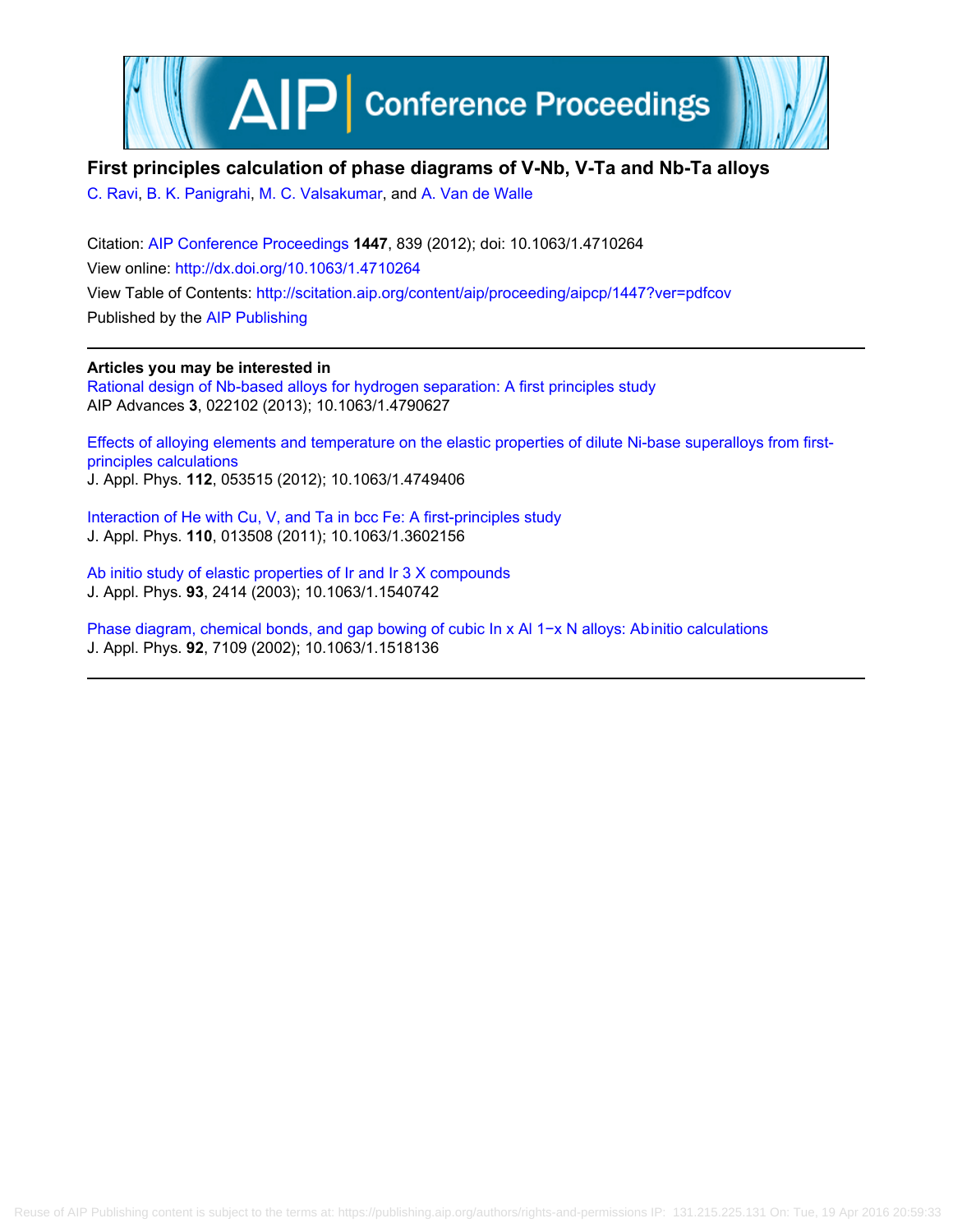# **First Principles Calculation of Phase Diagrams of V-Nb, V-Ta and Nb-Ta Alloys**

C. Ravi<sup>\*</sup>, B. K. Panigrahi, M. C. Valsakumar, and A. van de Walle<sup>†</sup>

*Materials Physics Division, Indira Gandhi Centre for Atomic Research, Kalpakkam-603102, India* 

*\* E-mail: ravic@igcar.gov.in*

*† Engineering and Applied Science Division, California Institute of Technology, Pasadena, California 91125, USA*

**Abstract.** We report the solid state phase diagram of V-Nb, V-Ta and Nb-Ta alloys computed by combining the density functional theory total energies with the cluster expansion and Monte Carlo techniques. From the computed phase diagrams, we find that V-Nb and Nb-Ta alloys form continuous series of solid solutions and the solid solution phase is stable down to ambient temperatures, consistent with experiments. The calculated bcc V-Ta phase diagram exhibits complete miscibility. Since the current cluster expansion ignore  $V_2$ Ta phase, the chemical interaction due to relatively large electronegativity difference, which cause the ordering of  $V_2$ Ta phase from the bcc solid solution, appears to manifest by making the solid solution phase remain stable for the complete concentration range, down to ambient temperatures, perhaps with some short-range-order. This work further demonstrates the dominant role of constituent strains in the accurate calculation of phase diagram of alloys of constituents with significant size mismatches.

**Keywords:** V-Nb, V-Ta, Nb-Ta alloys, Phase equilibrium, Cluster expansion and Monte Carlo techniques. **PACS:** 64.75.-g, 61.66.-f

## **INTRODUCTION**

Theoretical study of phase diagram requires calculation of the free energy as a function of composition and temperature. Calculation of free energy and ground-state structure of an  $A_{1-x}B_x$  binary alloy requires, in principle, calculation of the total energy for all possible configurations of placing atoms A and B at the N different sites of the underlying Bravais lattice. As the number of possible configurations  $2^N$  becomes enormous even for a modest N, it is difficult to calculate the energy quantum mechanically for the complete set of configurations. The cluster expansion method constructs an Ising-like Hamiltonian for the energies of the different atomic configurations [1].

# **CLUSTER EXPANSION METHOD**

The cluster expansion method consists of considering the alloy being made of geometric objects such as points, pairs, triplets, and associating a characteristic energy with each of these objects. For a given underlying Bravais lattice, cluster expansion then expresses the energy  $E(\sigma)$  of any configuration  $\sigma$ of the alloy as a linear combination of the

characteristic energies and correlation functions of each figures, like a generalized Ising Hamiltonian. For accurate calculation of thermodynamic properties, it is essential that the cluster expansion Hamiltonian include the strain energies, due to lattice constant mismatch of the constituents [2], and the phonon contributions, besides the chemical interactions. Current cluster expansion is constructed to include both these contributions.



**FIGURE 1.** Constituent strain energy of V-Nb system is shown as a function of composition *x* for different interface orientations *k*. The constituent strain energy is defined as the energy required to main coherency along an interface between bulk crystals A and B.

*Solid State Physics: Proceedings of the 56th DAE Solid State Physics Symposium 2011* AIP Conf. Proc. 1447, 839-840 (2012); doi: 10.1063/1.4710264 © 2012 American Institute of Physics 978-0-7354-1044-2/\$30.00